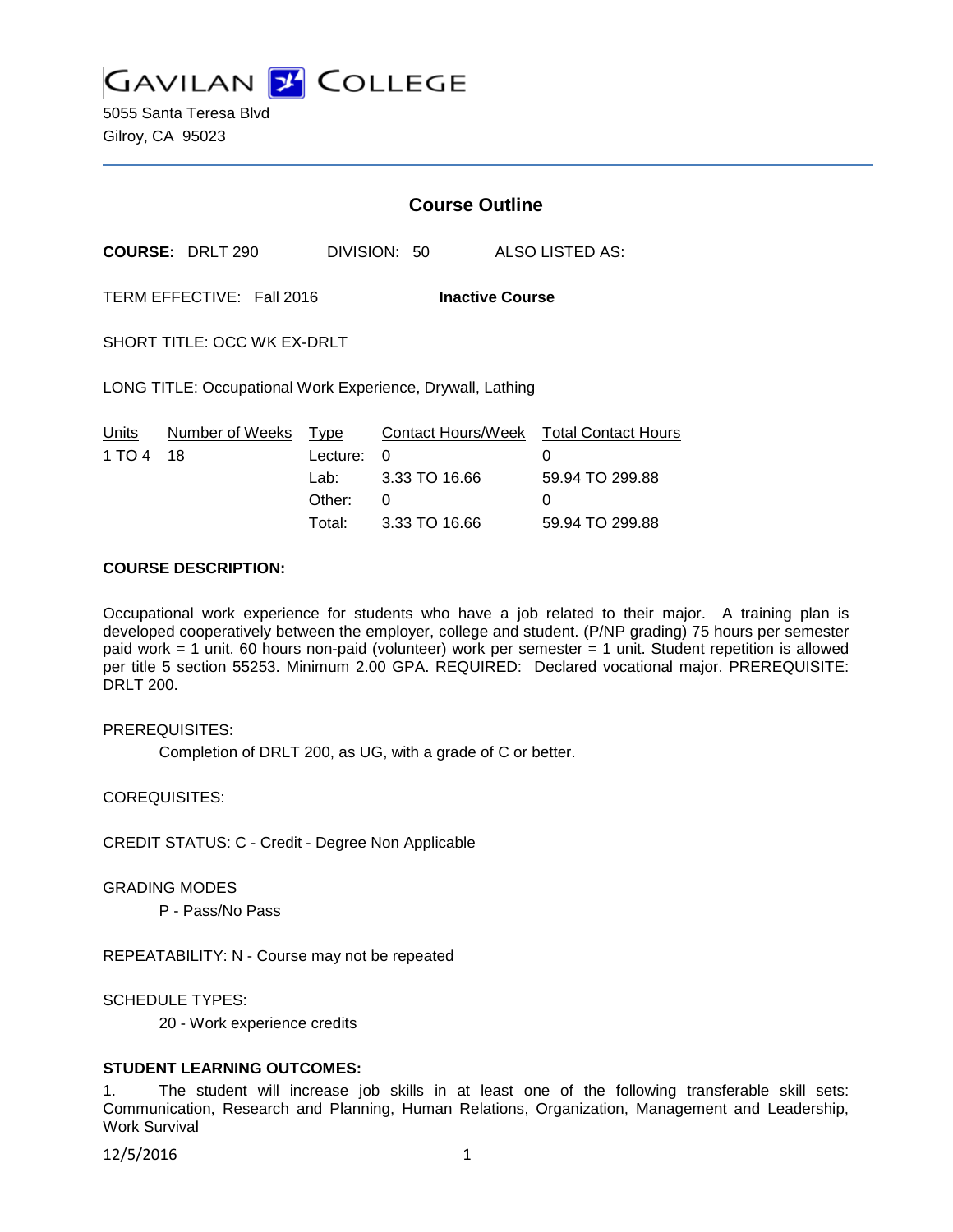Measure: Observation, oral or written report ILO: 1,2,4,6 GE-LO: GE-LO Year assessed or anticipated year of assessment: 2013

CONTENT, STUDENT PERFORMANCE OBJECTIVES, OUT-OF-CLASS ASSIGNMENTS Inactive Course: 11/28/2016

## **METHODS OF INSTRUCTION:**

Seminar discussions, individual conferences, term assignments, lab

### **METHODS OF EVALUATION:**

### **REPRESENTATIVE TEXTBOOKS:**

Required: Cooperative Work Experience Handbook provided by instructor no cost to student.

### **ARTICULATION and CERTIFICATE INFORMATION**

Associate Degree: CSU GE: IGETC: CSU TRANSFER: Not Transferable UC TRANSFER: Not Transferable

# **SUPPLEMENTAL DATA:**

Basic Skills: N Classification: Y Noncredit Category: Y Cooperative Education: Y Program Status: 1 Program Applicable Special Class Status: N CAN: CAN Sequence: CSU Crosswalk Course Department: CSU Crosswalk Course Number: Prior to College Level: Y Non Credit Enhanced Funding: N Funding Agency Code: Y In-Service: N Occupational Course: C Maximum Hours: Minimum Hours: Course Control Number: CCC000507793 Sports/Physical Education Course: N

12/5/2016 2